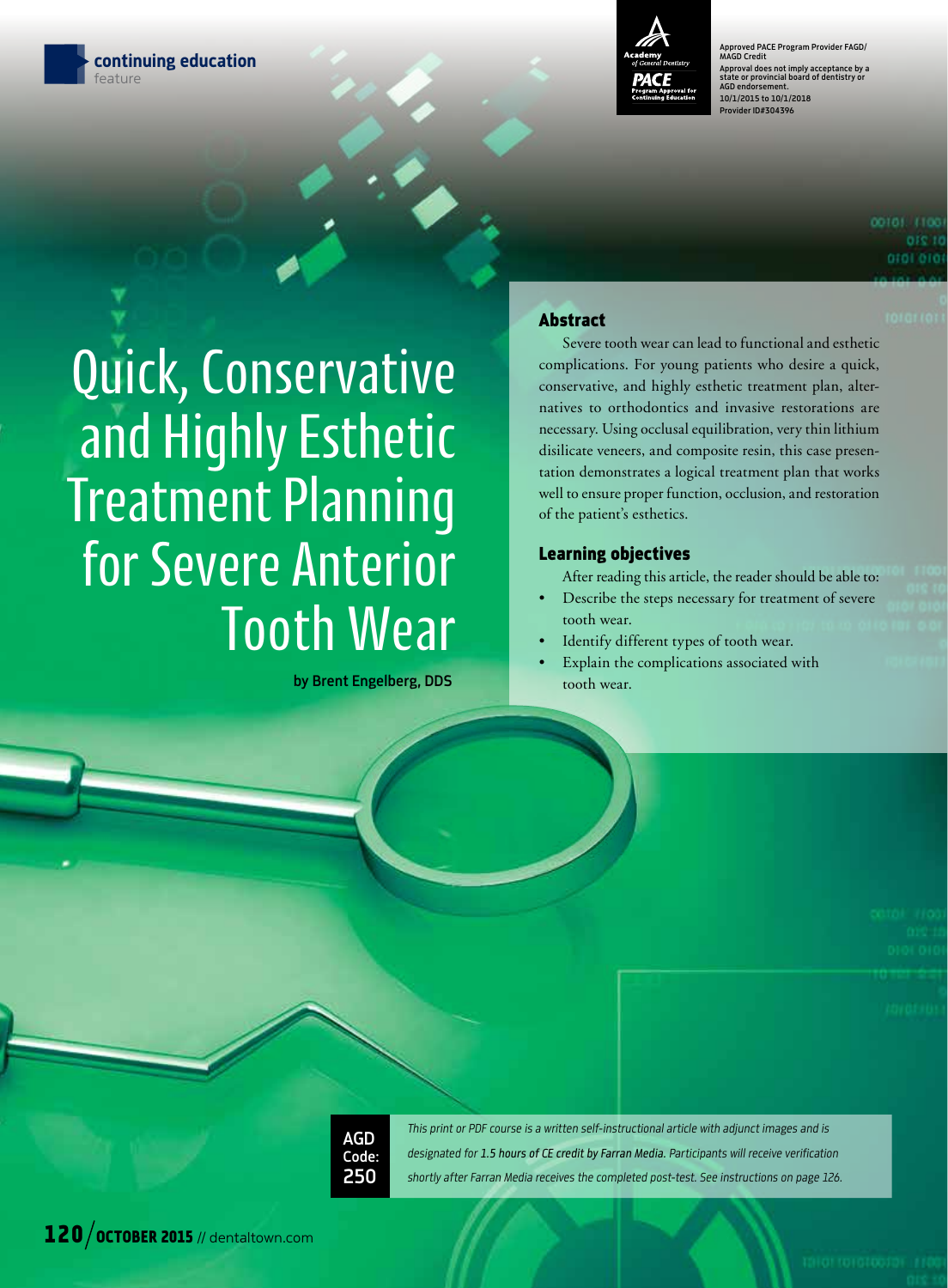#### Introduction

Although tooth wear frequently accompanies aging, parafunctional activities can exacerbate deterioration, leading to compromised esthetics and function.

According to National Health and Nutrition Examinations Survey data, between 2003-2004, 80 percent of adult subjects showed evidence of tooth wear.<sup>1</sup> Additionally, a literature review in the International Journal of Prosthodontics found that the percentage of adult patients presenting with severe tooth wear increased from 3 percent at 20 years of age to 17 percent at 70 years of age.<sup>2</sup>

Severe or excessive tooth wear is identified when the patient expresses function or esthetic concerns, wear is disproportionate to the patient's age, symptoms of discomfort are present, or the dentist deems the rate of tooth wear to be severe.<sup>3</sup>

Tooth wear results from three processes: abrasion, attrition, and erosion.4

Abrasion is produced by the interaction between teeth and other materials, and erosion is the dissolution of hard tissue by acidic substances.4 Unlike abrasion and erosion, attrition results from improper tooth-totooth contact.4 Occlusal and incisal attrition may result from physiological wear and may be severe if parafunctional habits such as bruxism or clenching exist.5

Excessive occlusal attrition can lead to functional and esthetic problems.<sup>6-8</sup> Thus, managing tooth wear and attrition is critical and complex.<sup>9</sup> With tooth wear, dental professionals must derive an accurate diagnosis and determine the precise stage to implement active intervention, as opposed to passive monitoring and management.<sup>3</sup> Avoiding intervention of anterior attrition can lead to further posterior complications (e.g., attrition, lesions, loss of vertical dimension of occlusion, etc.).<sup>10</sup>

However, early restorative intervention may cause unnecessary damage to healthy tooth structure during tooth preparation.

Additionally, a lack of understanding about how to restore severely worn tooth structure to maintain functionally and esthetically stable teeth further compounds the difficulties associated with tooth-wear management. $3$ 

Treatment options for severe tooth wear include occlusal positioning, vertical dimension increase, and restoration.<sup>11</sup> Restoration of severely worn anterior dentition requires clinicians to be familiar with normal anatomical proportions and relationships.7 Clinicians must not only restore the esthetics of the anterior teeth, but also functionality in order to ensure restoration

*Severe tooth wear can lead to functional and esthetic complications. For young patients who desire a quick, conservative, and highly esthetic treatment plan, alternatives to orthodontics and invasive restorations are necessary.*

longevity. Properly planned anterior restorations have been shown to provide good predictability, load resistance, longevity, and preservation of healthy tissues.<sup>12</sup>

Although many clinicians recommend orthodontics to realign occlusion and establish a healthy foundation after severe tooth wear, many younger patients desire a less expensive and quicker alternative. These include minimally invasive treatments (e.g., minor occlusal adjustments) and protection with nighttime appliances to ensure a high probability of long-term success.

Addressing posterior teeth deflections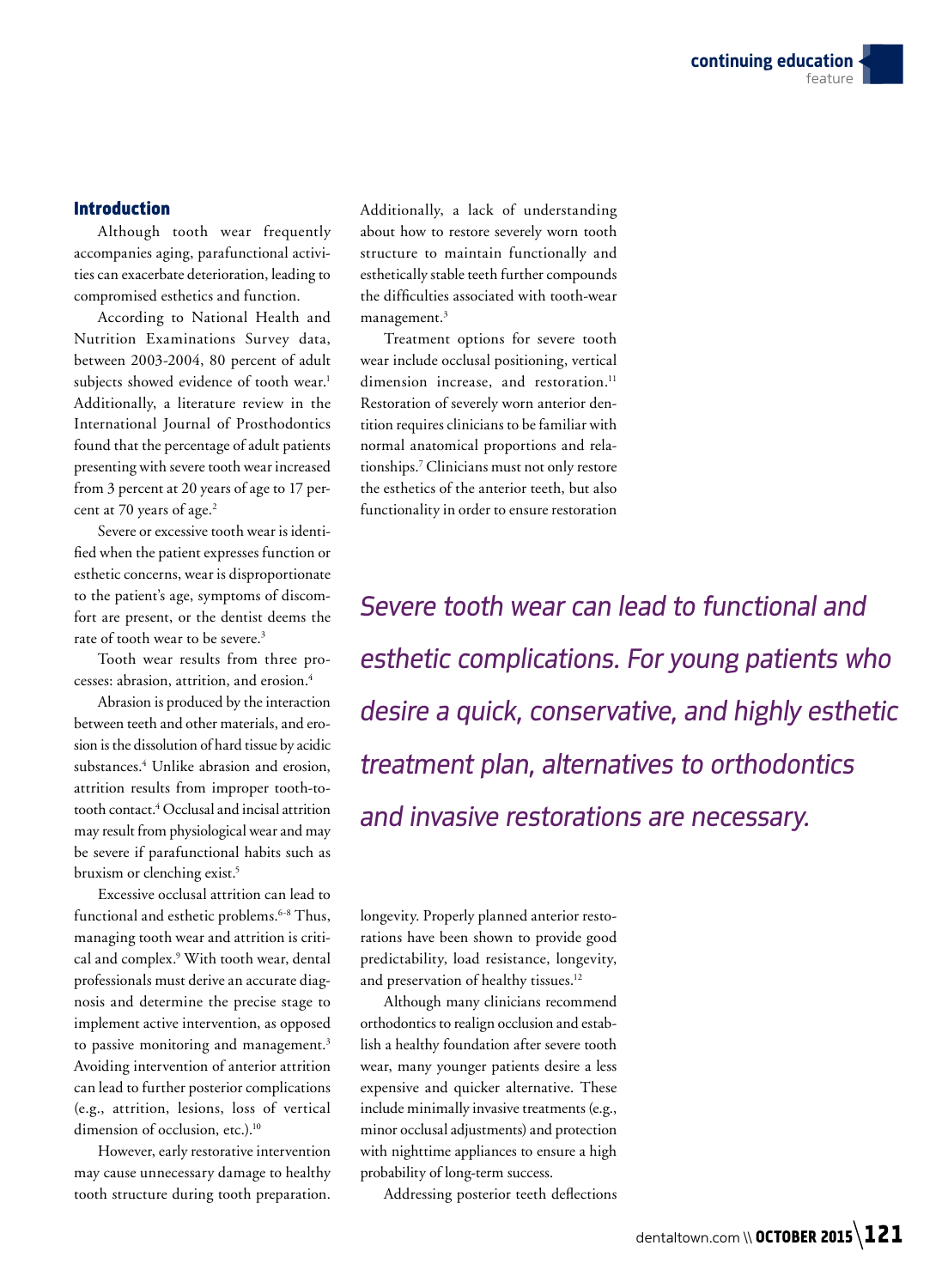





*Initial presentation of a 29-year-old male with a diastema, occlusal complications, and tooth wear.* 



*Preoperative smile photograph demonstrating wear and a diastema.* 



*Initial retracted view, indicating lower incisor wear and lateral long axis angulation of the maxillary central incisors.* 



*Initial lateral view indicating lower incisor wear and mesial rotations of the maxillary central incisors.* 



*A diagnostic wax-up was created using an additive-reductive technique.*



*The areas out of arch form on the facial and palatal surfaces were reduced on the diagnostic wax-up.* 





*The completed additive-reductive wax-up indicated where reduction and addition were necessary.* 



*A green stent was fitted to the preoperative model to indicate where initial reduction should be completed.* 



*The green stent was placed in the mouth prior to preparation to show precisely where initial reduction was necessary.* 



*The preparations were completed with the distal contact of the central broken in order to add to the mesial of the lateral.*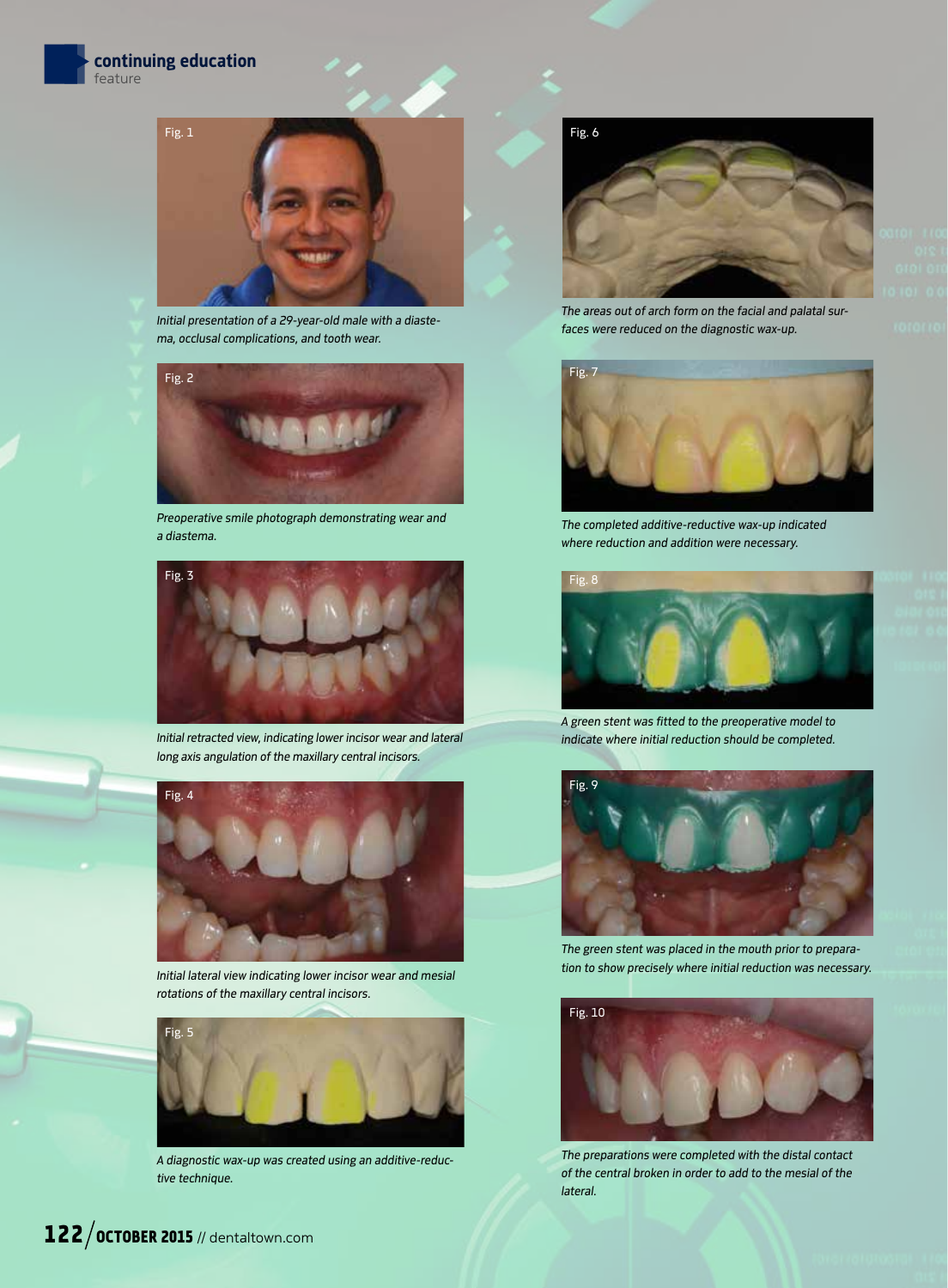that may create occlusal avoidance—leading to chipping and excessive wear—prior to restoring the anterior teeth will also help stabilize occlusion.13 Additionally, newer, stronger, and highly esthetic materials such as lithium disilicate can be used for those patients who want conservative dentistry and an alternative to orthodontics.

Thus, the success of restorative treatment of severe tooth wear, once proper occlusion is achieved, is predicated on appropriate material choice, proper adhesive bonding, and predictable fabrication techniques that yield durable and esthetic restorations. Lithium disilicate allows for very thin and conservative fabrication and natural-like esthetics. Pressing to investment during fabrication ensures that the very thin, waxed restorations do not break during investment or transport.

Restorations bonded to enamel, as opposed to dentin, protect the composite restoration against cavo-surface discoloration and deterioration in marginal adaptation.14 As a gold-standard in adhesives, using a 4th generation total-etch predictably achieves stable bonds, although universal adhesives have demonstrated improved clinical success.

#### Case presentation

A 29-year-old male presented with the chief complaints of chipped upper incisors, worn lower incisors, and a diastema between the central incisors, which were larger in size and rotated (Figs. 1 & 2). The lower incisors presented with severe incisal wear compared to the patient's age, indicating an occlusal abnormality (i.e., posterior interferences to closure) and habitual issues (i.e., bruxing and/or nail biting) (Figs. 3 & 4). The patient requested esthetic treatment, but function and occlusion also needed to be addressed.

The patient's young age made it important to treat the substantial wear responsibly, as well as idealize function for

the case. After a comprehensive evaluation, the patient was diagnosed with functional anterior wear and esthetic flaws.

Continued anterior wear could lead to posterior issues (i.e., lesions, malocclusion, etc.) and persistent patient insecurity about the esthetics of his smile. Recommended clinical treatment included occlusal equilibration, porcelain veneers,

*The patient's young age made it important to treat the substantial wear responsibly, as well as idealize function for the case.*

and/or composite veneers/bonding. Orthodontics could also be performed, along with reshaping the lower incisors and limited composite bonding.

The patient, however, declined orthodontics and requested a conservative yet quicker solution. The proposed treatment plan included occlusal equilibration, maxillary anterior porcelain veneers, and mandibular cosmetic and functional bonding, followed by wearing a nighttime bruxing appliance.

At the first appointment, diagnostic photographs, a comprehensive evaluation (i.e., occlusal analysis, TMJ evaluation, periodontal charting, oral-cancer screening, and evaluation of existing dentistry), radiographs, and impressions were completed. The diagnostic impressions were used for an additive-reductive wax-up (Figs. 5-8) and reduction stent fabrication. The occlusal equilibration was completed using a deprogramming period involving a leaf gauge and a combination of diamond burs.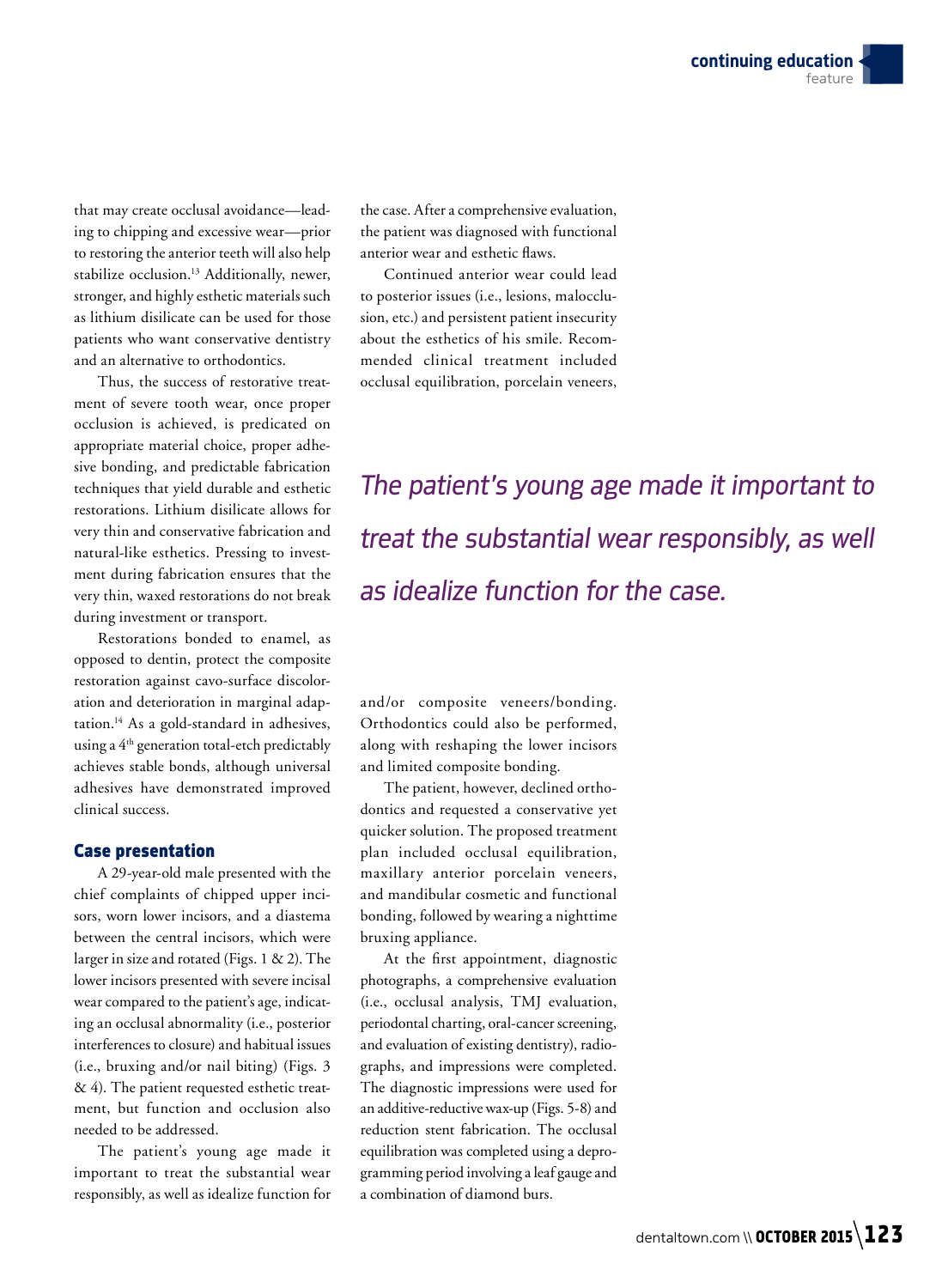

*Retracted view of the provisional maxillary veneers and lower completed composite restorations.* 



*Full-smile view of the provisional restorations.* 



*The provisional restorations were checked for occlusion, function, and esthetics.* 



*The restorations were pressed to investment and then cut back and layered.* 



*The laboratory completed the layering and surface texture for lifelike esthetics.* 



*The completed veneers were as thin as 0.3mm on the facial surface.* 





*After the veneers were completed in the laboratory, they were returned for final placement.* 



*The final restorations were placed, closing the diastema and improving the tooth proportions and alignment.*



*The lateral retracted view reveals the tissue harmony of the maxillary veneers and the completed lower teeth.* 



*The completed smile view. The patient was very pleased with the results.*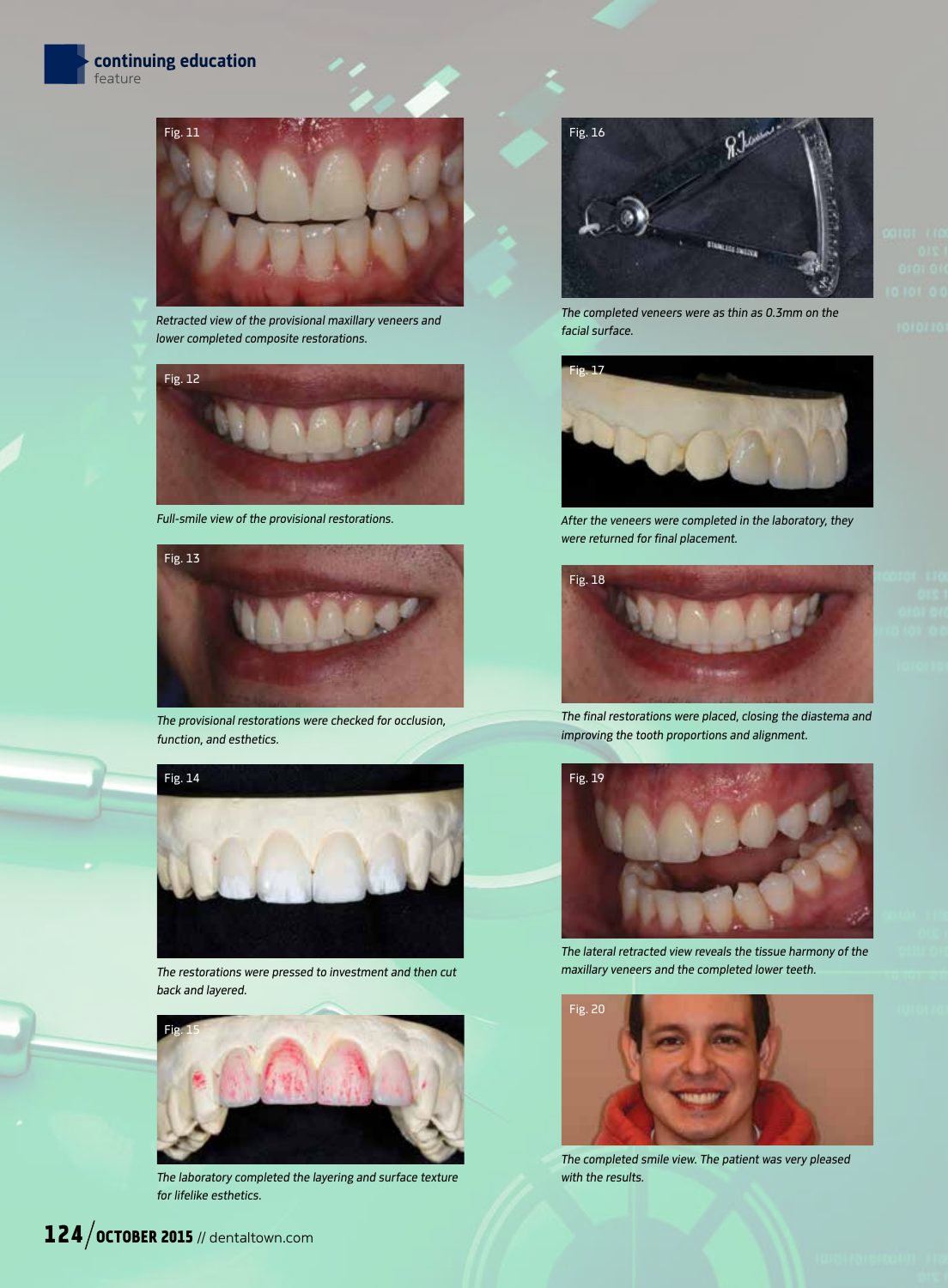Using green stents and great laboratory communication through the diagnostic wax-up, preparations were completed precisely. For the porcelain veneers, initial facial reduction of any tooth structure protruding from the arch form was completed using the green stent as a guide (Fig. 9 see p. 122). The teeth were further prepared with diamond burs, and the preparations were polished with polishing discs (Fig. 10 see p. 122). Veneer temporaries were fabricated using temporization material in shade A1.

The mandibular incisors (teeth #23- 26) were lightly prepared where dentin was visible and unsupported or sharp enamel was present. The teeth were cleaned with chlorhexidine pumice, and a total etch technique was used. Etchant, desensitizer, and dental adhesive were applied to the teeth prior to placing A1 body and enamel shades of composite. A glycerin-based gel was applied prior to the final cure (Figs. 11 & 12), after which the completed composite restorations were polished.

One week later, the provisional maxillary veneers were evaluated and approved (Fig. 13). The final porcelain veneers were pressed to investment material to allow for very thin facial surfaces—as thin as 0.3mm. These veneers were cut back and layered to a final shade in the B1/040 range (Figs. 14-17).

The final restorations were seated after removing the provisionals and checking the veneers for fit and color accuracy using a try-in gel. A total-etch technique was completed using the same materials as the composite bonding, with the exception of treating the intaglio of the veneers with silane (Figs. 18-20). At the same visit, an impression was made for a mini-deprogrammer-type bruxing appliance for nighttime use.

Three weeks later, the restorations and occlusion were evaluated and photographs were taken. The appliance was delivered, and the patient was instructed to use the mini-deprogrammer at night to avoid damaging the final restorations.

#### Conclusion

Although tooth wear is prevalent among American adults today, severe tooth wear can cause patient discomfort, poor esthetics, and damage to existing dentition and function. Esthetic, functional, and affordable solutions are available to restore the functionality and esthetics of worn dentition, and are especially appropriate with younger patients. Patients with severe tooth wear must be offered a conservative and esthetic treatment option instead of more aggressive and invasive procedures, and when conservative orthodontic treatment is declined. Understanding function,

natural-like esthetics, and appropriate materials will prove beneficial for clinicians performing this type of treatment. ■

*References*

- *1. Okunseri C, Wong MC, Yau DT, et al. The relationship between consumption of beverages and tooth wear among adults in the United States. J Public Health Dent. 2015 Apr 28. Doi: 10.1111/jphd.12096. [Epub ahead of print].*
- *2. Van't Spijker A, Rodriguez JM, Kreulen CM, et al. Prevalence of tooth wear in adults. Int J Prosthodont. 2009;22(1):35-42.*
- *3. Mehta SB, Banerji S, Millar BJ, et al. Current concepts on the management of tooth wear: part 1. Assessment, treatment planning and strategies for the prevention and the passive management of tooth wear. Br Dent J. 2012;212(1):17-27.*
- *4. Addy M, Shellis RP. Interaction between attrition, abrasion and erosion in tooth wear. Monogr Oral Sci. 2006;20:17-31.*
- *5. Zeighami S, Siadat H, Nikzad S. Full mouth reconstruction of a bruxer with severely worn dentition: a clinical report. Case Rep Dent. 2015;2015:531618.*
- *6. Turner KA, Missirlian DM. Restoration of the extremely worn dentition. J Prosthet Dent. 1984;52(4):467-74.*
- *7. Patel RM, Baker P. Functional brown lengthening surgery in the aesthetic zone; periodontic and prosthodontic considerations. Dent Update. 2015;42(1):36-8, 41-2.*
- *8. Abdel-Azim T, Zandinejad A, Metz M, et al. Maxillary and mandibular rehabilitation in the esthetic zone using a digital impression technique and CAD/CAM-fabricated prostheses: a multidisciplinary clinical report. Oper Dent. 2015;40(4):350-6.*
- *9. Van't Spijker A, Kreulen CM, Creugers NH. Attrition, occlusion, (dys)function, and intervention: a systematic review. Clin Oral Implants Res. 2007;18 Suppl 3:117-26.*
- *10. Padmanabhan S, Reddy VA. Inter-disciplinary management of a patient with severely attrited teeth. J Indian Soc Periodontol. 2010;14(3):190-4.*
- *11. Muts EJ, van Pelt H, Edelhoff D, et al. Tooth wear: a systematic review of treatment options. J Prosthet Dent. 2014;112(4):752-9.*
- *12. Pontons-Melo JC, Pizzatto E, Furuse AY, et al. A conservative approach for restoring anterior guidance: a case report. J Esthet Restor Dent. 2012;24(3):171-82.*
- *13. Ruiz JL. The three golden rules of occlusion. Dent Today. 2010;29(10):92-3.*
- *14. Berry TG, Osborne JW. Dentin bonding vs. enamel bonding of composite restorations: a clinical evaluation. Dent Mater. 1989;5(2):90-2.*

#### Want more CE? Choose from hundreds of courses at Dentaltown.com/OnlineCE.

#### Author Bio



Dr. Brent Engelberg graduated from the Indiana University School of Dentistry before establishing his current practice in Arlington Heights, Illinois. Dr. Engelberg not only seeks out educational opportunities for himself but also strives to educate other dentists. He co-directs his multidisciplinary dental study club in the Chicago suburbs, which attracts many local and national speakers. He is widely published in professional dental journals on the subject of esthetics and cosmetic dentistry and teaches other dentists cosmetic procedures through his courses. Dr. Engelberg lives a happy life in Lake Forest, Illinois, with his wife and three children. He extends a special thank you to Dane Barlow for his

outstanding ceramic work in this case.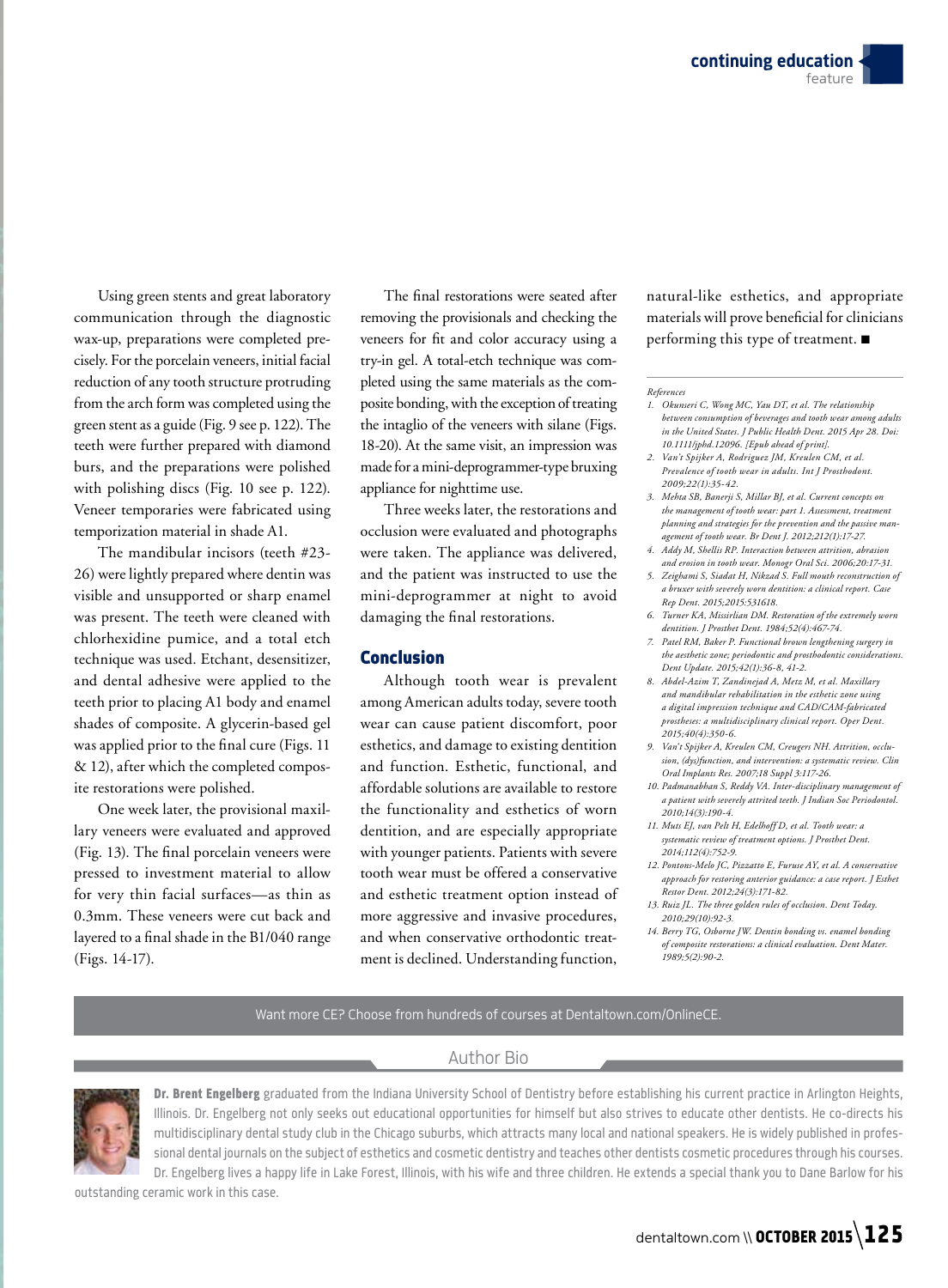## Claim Your CE Credits

## POST-TEST

Answer the test in the Continuing Education Answer Sheet and submit it by mail or fax with a processing fee of \$36. You can also answer the post-test questions online at www.dentaltown.com/onlinece. We invite you to view all of our CE courses online by going to www.dentaltown.com/onlinece and clicking the View All Courses button. Please note: If you are not already registered on www.dentaltown.com, you will be prompted to do so. Registration is fast, easy and of course, free.

- 1. According to a 2003-2004 national survey, how many adults in the United States exhibit tooth wear?
	- a. 50 percent
	- b. 60 percent
	- c. 70 percent
	- d. 80 percent

#### 2. It is considered severe tooth wear when which of the following occurs?

- a. The dental patient expresses function or esthetic concerns
- b. Wear is disproportionate to the patient's age
- c. The rate of tooth wear is deemed to be severe by the patient's dental professional
- d. All of the above

#### 3. Attrition results from:

- a. The interaction between teeth and other materials
- b. Improper tooth-to-tooth contact
- c. The dissolution of hard tissue by acidic substances
- d. None of the above

#### 4. Treatment options for severe tooth wear do not include:

- a. Diagnostic waxing
- b. Occlusal positioning
- c. Extraction
- d. Vertical dimension increase

#### 5. Parafunctional habits lead to what kind of tooth-wear process?

- a. Attrition
- b. Abrasion
- c. Erosion
- d. Dissolution

#### 6. Early intervention of anterior tooth wear may lead to:

- a. Posterior complications
- b. Damage to healthy tissues
- c. Loss of vertical dimension of occlusion
- d. Further attrition
- 7. This type of treatment for tooth wear provides good predictability, load resistance, longevity, and preservation of healthy tissues.
	- a. Diagnostic waxing
	- b. Occlusal positioning
	- c. Restoration
	- d. Orthodontics

#### 8. Younger patients typically desire treatments that are:

- a. Conservative
- b. Esthetic
- c. Cost-effective
- d. All of the above
- 9. Which of the following steps were not used in this case presentation to restore the patient's dentition?
	- a. Diagnostic wax-up
	- b. Green stent for preparation
	- c. Increase in vertical dimension of occlusion
	- d. Porcelain veneers

#### 10. The lithium disilicate veneers were as thin as \_\_\_\_ on the facial.

- a. 0.3mm
- b. 0.4mm
- c. 0.5mm
- d. 0.7mm

Legal Disclaimer: The CE provider uses reasonable care in selecting and providing content that is accurate. The CE provider, however, does not independently verify the content or materials. The CE provider does not represent that the instructional materials are error-free or that the content or materials are comprehensive. Any opinions expressed in the materials are those of the author of the materials and not the CE provider. Completing one or more continuing education courses does not provide sufficient information to qualify participant as an expert in the field related to the course topic or in any specific technique or procedure. The instructional materials are intended to supplement, but are not a substitute for, the knowledge, expertise, skill and judgment of a trained healthcare professional. You may be contacted by the sponsor of this course.

Licensure: Continuing education credits issued for completion of online CE courses may not apply toward license renewal in all licensing jurisdictions. It is the responsibility of each registrant to verify the CE requirements of his/her licensing or regulatory agency.

## $126$  / OCTOBER 2015 // dentaltown.com